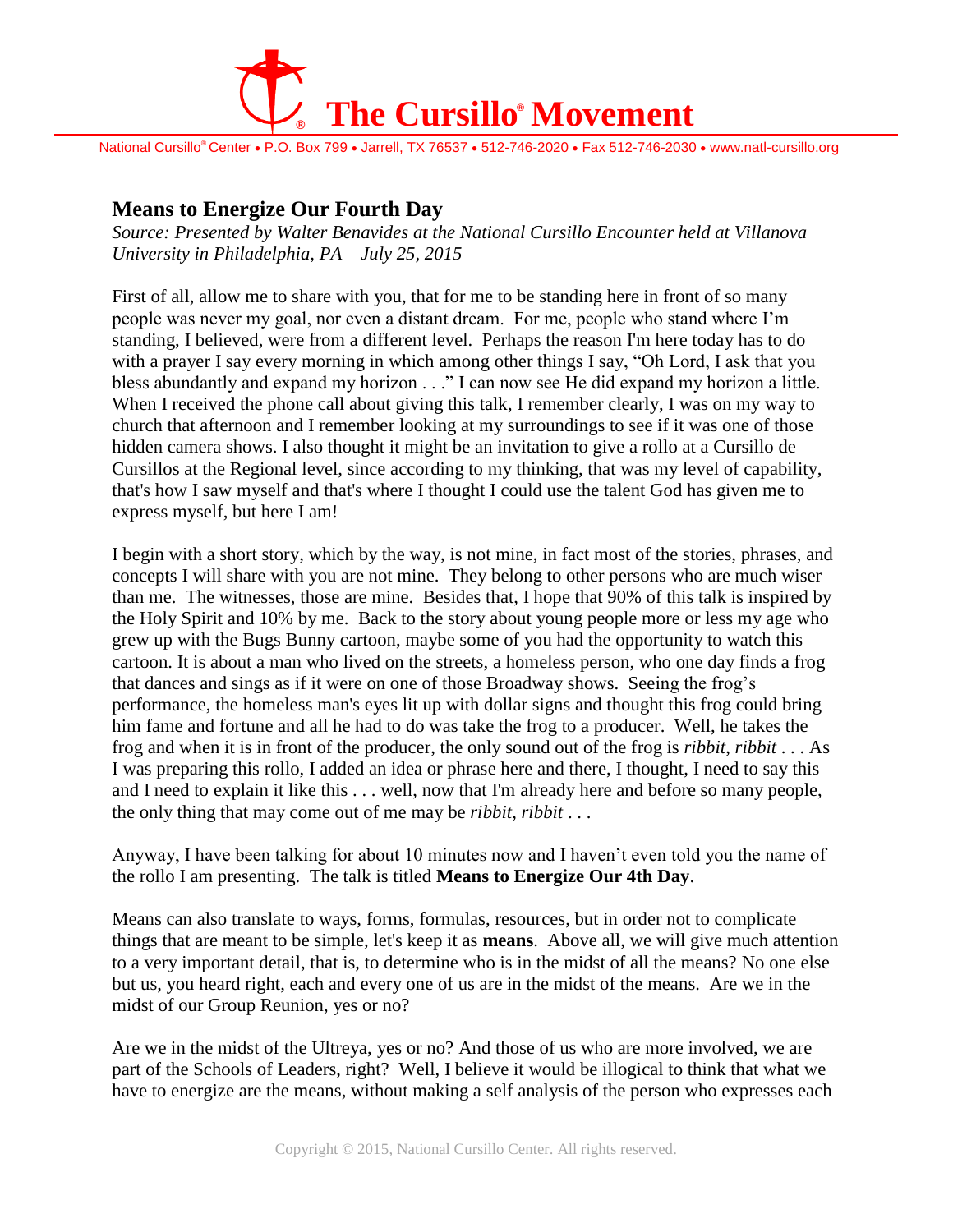of the means, are we energized? Can the people around us recognize there is something different about us, a new way of expressing ourselves, a new way of reacting . . . Eduardo Bonnín once said; *the Christian is not only known by his actions, but by his reactions.* A man who I will refer to later, ends his radio program with this phrase "It is not what happens to us that will make us who we are; it is our reaction to what happens to us" therefore, I ask you, do you carry Christ in a way that is cheerful, alive, ENERGIZED?

To help make my point, what if, I stood before you expressing a lazy attitude, a low tone of voice, no emotion, and slow movements, what will I be transmitting to everyone? Definitely not an energetic attitude, why? Because we have to be energized in order to energize others! Those of us who listen to the radio know how the DJ's speak. They are people who express a lot of energy because they work in an environment where there is no visual contact with others; therefore, if they want to maintain a certain level of attention from their listening audience, they have to transmit energy. It is the same with us, we must create enough interest in others through our energetic attitude so they will wonder *what is he drinking to be like that all the time*?

And the energy, where does it come from? I am certain that it comes from living a De Colores 4th Day, from living in a constant state of joy, and an eternal awakening in the love of Christ. If every morning when I wake up I thank God for giving me another day of life and opportunities; then is when the joy begins. It is no coincidence that today is also called the present, because that is precisely what it is, a gift, a present and the leading cause of our joy! Joy, just like energy, is contagious, and when we are energized with joy, we can be recognized from a distance, and that is the best way to energize our Group Reunions, our Ultreyas and our Schools of Leaders. I did not come here to brag about my diocese or anything like that, but I do want to talk about my Group Reunion, which is for me, simply joy, a fiesta, a treat. Our guest of honor never fails, because Christ is always present in each of us. I do not call it joy because everything is about laughter, no, that has nothing to do with it. Sometimes we cry, me more that the rest. The other day we all showed up to group reunion with the same spirit and we started to share the joy of being together in friendship.

Pope Francis wrote a book encouraging us to express our energy and joy when we evangelize in order to bring others to the JOY OF THE GOSPEL. He says we cannot afford to preach a Lenten Gospel message without Easter (Resurrection). Allow me to read a few words from a man who converted to Catholicism, the famous writer Paulo Coelho . . . God is sacrifice. Many people seek the path of sacrifice claiming that we must suffer in this world to be happy in the next. However, if this world is a blessing from God, why not make the most of the joys that life has to offer? We are so accustomed to the image of Christ on the Cross and forget that his passion lasted three days. The rest of the time was spent traveling, meeting people, eating, drinking and preaching a message of tolerance. His first miracle can be viewed as politically incorrect. The wedding at Cana was lacking choice wine, therefore, his Mother asked him to turn water into wine. And he did, in my opinion, to show there is no harm in being happy, in rejoicing, in participating at a party, since God is much more present when we are gathered together in his name.

Another man who has inspired me is someone who I would like to recommend to those who speak Spanish, and for those who do not, learn Spanish so you can listen to him. That man is Dr. Cesar Lozano who does not practice medicine because he is dedicated full time to motivate people with different topics via radio. Dr. Lozano says there are people living day-to-day as if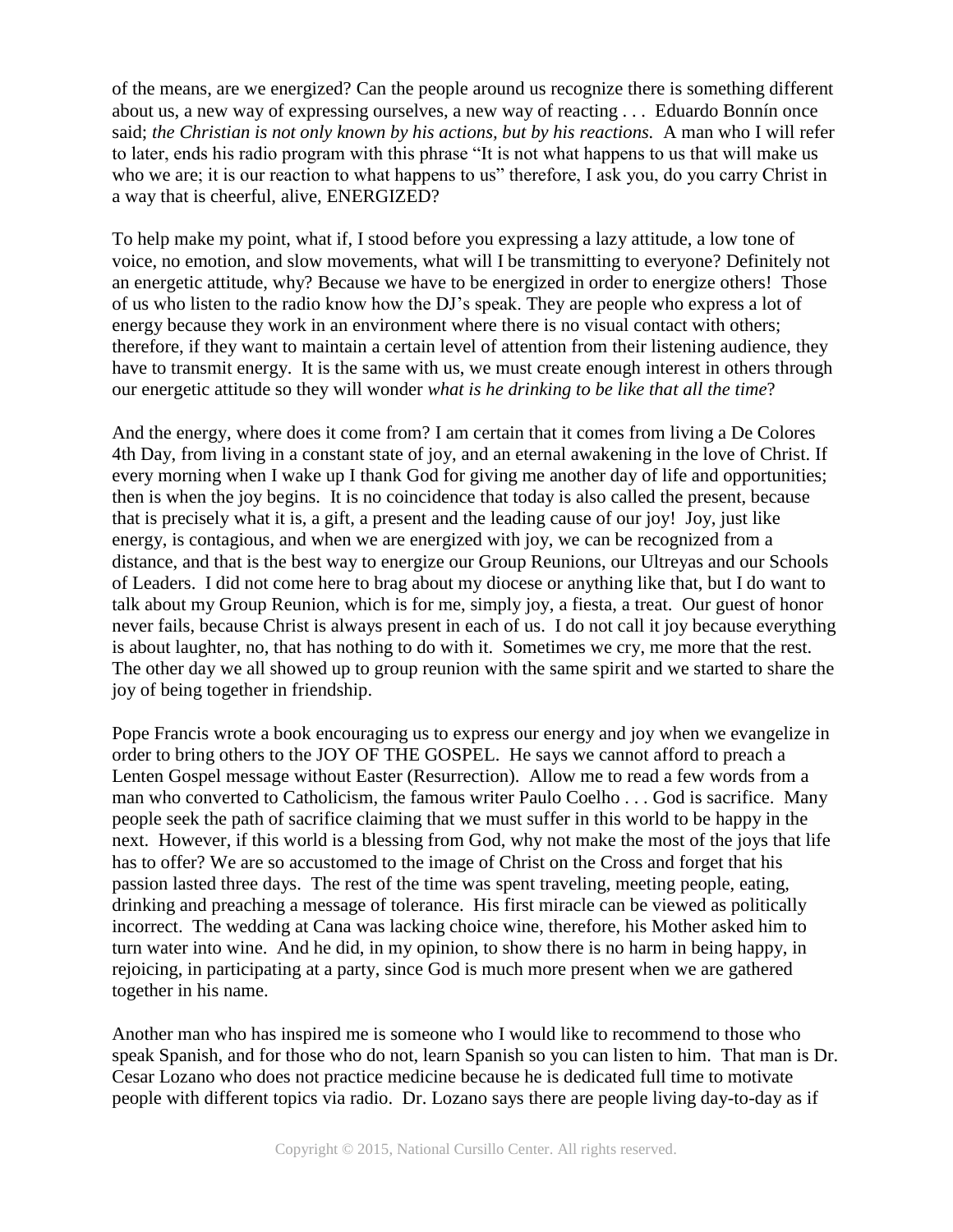they were politicians of a campaign, (shaking hands and kissing babies) and it is not that these people do not have problems, it's just that everything that happens to them runs off their back or they focus on the bright side of things. Now for the important detail, these people may or may not know Christ. They are naturally this way because of how they were educated or perhaps because they came from the factory programmed with a different chip. The fact is, they are different, good for them. However, don't you think we should be like that for obvious reasons, since we know something or someone that unfortunately, many people do not know. And what is it that we know? We know that God loves us, not only do we know it, we also have a mission, a responsibility, a ministry of sharing, of transmitting that message to others.

I like the word transmit, because *to transmit* does not mean going to the park and start shouting things or to stand at a street corner with a poster that says God loves you. A sincere hand shake is sufficient or a hug of support for someone who needs it, or to visit someone who is sick. With these simple acts, we transmit the good news that God loves you . . . "for I was hungry and you gave me food, I was thirsty and you gave me something to drink; I was a stranger and you welcomed me; I was naked and you gave me clothing; I was sick and you took care of me, I was in prison and you visited me." Then they answered him, saying, "Lord, when was it that we saw you hungry and gave you food, or thirsty and gave you something to drink . . .?" (Matthew 25:35-37)

In order to close this chapter on the Joy of the Gospel, I want to share something about the word Ultreya. The word Ultreya says something to Cursillistas, right? It is the day, time, and place for the reunion of the Group Reunions; and what else does the word tell us? Onward! To go beyond ourselves, always moving forward.

As I searched for the root of the word Ultreya, I found that it also has another meaning not as common . . . and it is ALWAYS AHEAD! Sounds nice right? Realizing that in a word, we are encouraged to always move forward. I signed up for a Lectio Divina course in my parish while I was preparing this rollo. I would imagine that priests are very familiar with the way it works. It is a method to help us meditate on the scriptures in a profound manner. The first class was taught by my pastor. We were asked to read a scripture passage and pay attention to the word or words that caught our attention.

Allow me to share the words that stood out for me, and they did not speak to me, they screamed out to me:

"Wait for the Lord, take courage; be stouthearted, wait for the Lord." (Psalm 27:14)

What do these words tell me, or how can I can summarize this verse in a word? The verse spoke to me: Courage! Ultreya!

The Group Reunion, as I mentioned before, is a fiesta. So, what is the Ultreya? It is a feast or banquet where we meet with friends we've known for years, and with friends we've come to know recently after their Cursillo experience. Together in one place, which could be a gym, a small conference room, etc., we are Church, the Mystical Body of Christ!

Now I would like to talk about the three enemies that make it difficult for us to energize our Fourth Day. The first and perhaps the most damaging of the three, in my opinion, is the EGO.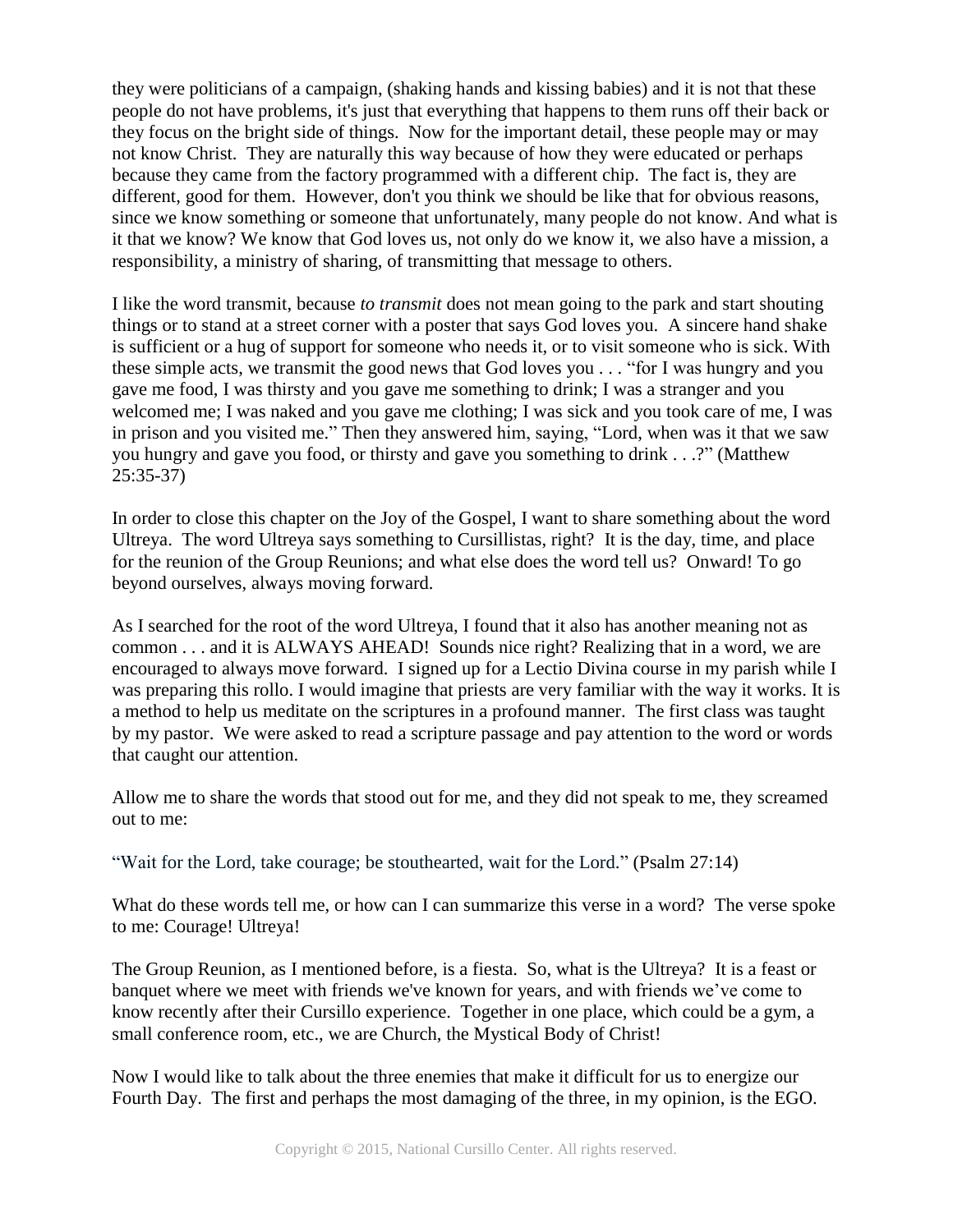The word ego is something that is not commonly used in Spanish, it is easier to use the word pride, however, the meaning is similar. Call it what you will, ego or pride is something that can move us away from Cursillo and sometimes even from God. Ego changes the way we say things . . . I will no longer be in Cursillo because so and so did not ask me to serve on the 3-Day Weekend or because so and so did not like my rollo or because the Lay Director asked me to do something in an unkind manner. Pride or ego can make us enemies of everyone who disagrees with us. This attitude is everywhere and is growing thanks to technology. Here's an example, of something that happened in our Diocese. I received an email from a person who wrote this on the Cursillo Facebook page for our Diocese. This is more or less what the e-mail said: *The secretariat should send a thank you card to those who served on the Cursillo Weekend team. We do not serve so you can thank us; however, it would be good if you sent the cards anyway.* Well, what can I say about Facebook? Facebook exists to feed the person's ego. I may be getting a little off topic, but I want to share this; people who post information on Facebook, expect *likes* otherwise, they would not post anything.

I would like to ask all the parents who are here this question. If we serve a meal to our children, and after eating they do not tell us they liked it, or forget to thank us, what happens? Nothing happens, and why is it that nothing happens? Because we serve out of love and the last thing we expect is an acknowledgment or recognition. In the same way, if you are going to serve God through the 3-Day Weekend, we don't expect recognition or a reward. This is the key, the remedy for all our Cursillo activities, to serve out of love of God, love of neighbor and love of Cursillo, with love and without expecting anything in return. In English there is a phrase that speaks of doing small acts of selfless love . . . this is what matters! Mother Teresa also told us in very nice and simple way "*do small things with great love*."

Love can change everything. Serving with love will bring satisfaction with the work that was realized; however, without love, you will experience a feeling of emptiness because you were expecting an acknowledgment or a reward. I leave you with another quote from Mother Teresa, "*a life that is not lived for serving, is not worth living*."

The quote is a little intense so allow me to soften the concept with a phrase I heard from a priest: "*one cannot know Christ and not love him, one cannot love him and not serve Him, and one cannot serve Christ and not share him*."

I want to give you another interesting point with respect to ego. Our ego or pride often tempts us with the desire to leave our legacy in Cursillo, a personal change, and as Eduardo Bonnín often said . . . and with good intentions. Pride is always calling us to hang another decoration on the Christmas tree, but it's not the same decoration the tree of Cursillo had since its foundation. It's a completely new decoration, a decoration according to my taste and placed the way I think it should be. I speak from experience because I was as guilty as most. In my Diocese, the leaders made the mistake of asking me to serve as Ultreya coordinator shortly after my 3-Day Weekend. Full of desire and enthusiasm to serve after the Cursillo, I wanted to change everything. My intentions were good. I decided to call the Ultreya scheduled for May, The Mother's Day Ultreya. Remember, I had good intentions and I say this because the idea was inspired by the Holy Spirit but, encouraged by my ego. As time passed, I listened more to the wisdom of experienced Cursillistas who helped me to mature and realize that our job was not about changing Cursillo, but about protecting its authenticity. It is said that when we die the only thing that remains is the love we sow in the hearts of those we touch, that's all.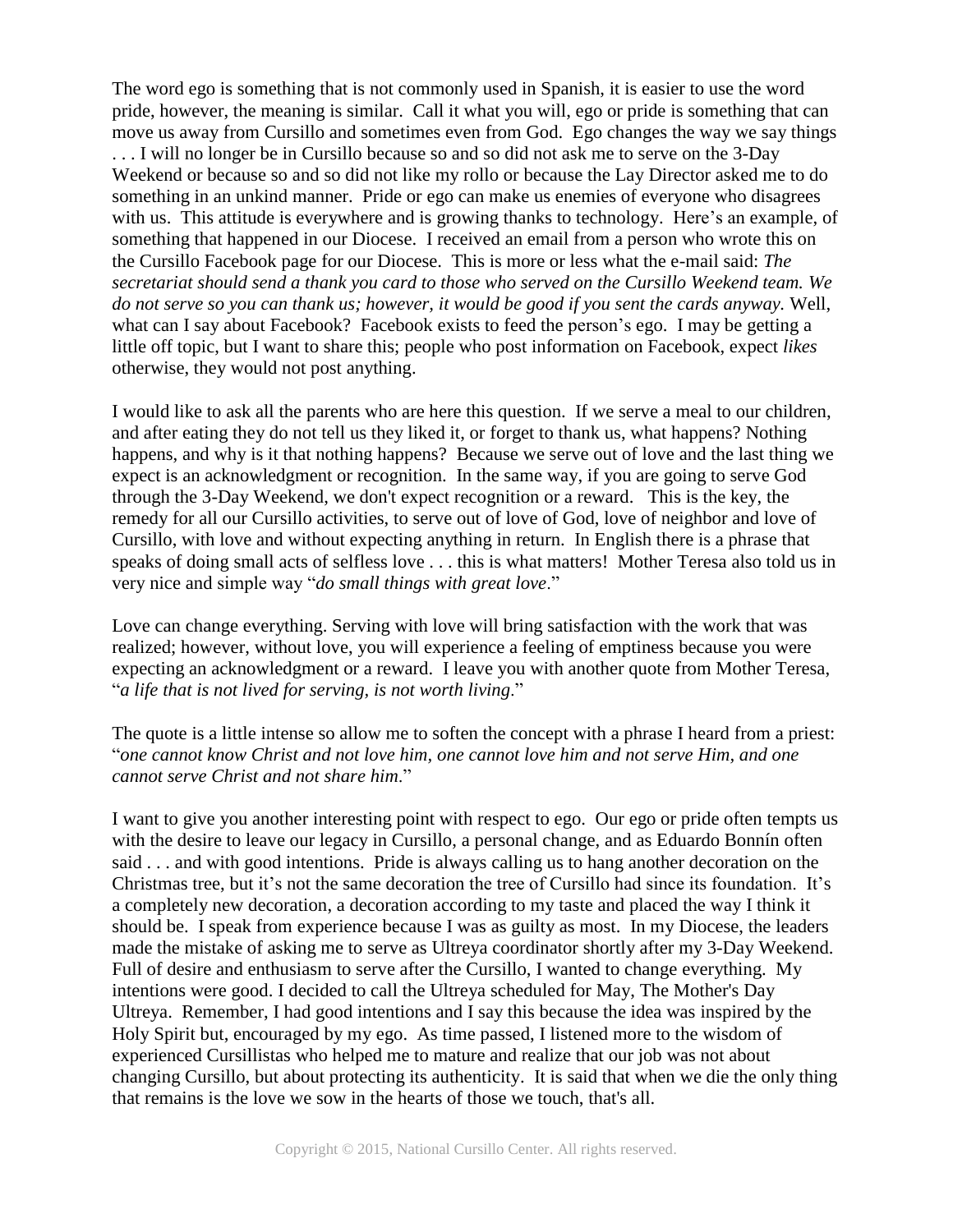But what happens when the other enemy of Cursillo arrives . . . laziness, lack of effort, disinterest, etc. Call it what you want or don't call it anything so you don't get tired, but it's there and I am not exempt from it. Perhaps it is not as bad for you as it is for me, but I will share this with you anyway. Laziness presents us with ideas such as, *if I don't go to the Ultreya nothing will happen*. But what if most of us have the same thought on the same day, what will happen to the Ultreya?

Laziness also attacks when we are preparing a rollo, so what do we do? I'll do it later, there is still plenty of time. First, I'll watch a little TV and then check to see what's new on Facebook. Something happened to me a while back which I believe was God's way of teaching me a lesson. No matter how confident you feel with your ability to share a topic or give a rollo, there is nothing better than to prepare well before standing in front of your brothers to tell them about God, his Movement and sometimes his Gospel.

We must take things seriously and above all, answer the call and try our best to see it as an opportunity, not necessarily as a commitment or responsibility, that sounds like a burden, something I have to do. Now, allow me to give you the remedy against laziness. The truth is that's part of the problem, because there is no remedy. You may ask, and what about God's Grace? God's Grace is always available and is given in abundance, but can anyone tell me if Grace is hot or cold? Is it soft or hard? Does anyone know at what time Grace was poured upon you during the 3-Day Weekend? NO!

It's possible that you may remember a special moment that touched your heart, but probably no one can tell me when you felt God's Grace poured upon you. Therefore, Grace is not a substance that is poured upon us and laziness goes away. Laziness goes away when we energize ourselves in Christ and we have a clear understanding that we are his hands and feet just like we heard during the Cursillo. And if we want things to happen we have to start today so we can make the change we want, "to be the change you wish to see in the world". (Mahatma Gandhi) Otherwise, we will be in agreement with Albert Einstein's definition of insanity: *to do the same thing and expect a different result*. The following quotes tell us more or less the same thing, but hopefully will make you think about it . . .

"All it takes for evil to triumph is for good men to do nothing."

"The world is not in danger because of bad people, but rather by those who allow it" or what is similar, "by those who do nothing". It is more comfortable doing nothing, right? It's less complicated to do nothing, we won't get into trouble if we do nothing, we won't get criticized. Aristotle once said "to avoid criticism, say nothing, do nothing and believe you are nothing."

And finally, the other enemy and a close relative of laziness, is conformity . . . Phrases like this apply to conformity, "we're fine just as we are . . . we've always done Cursillos this way." And please do not misunderstand me, I'm not saying we need to change the rollos, much less alter the essence of Cursillo. What I am referring to are the words that will encourage us to seek higher ideals, individual holiness and collectively to attract more souls to Christ; even if it's one friend at a time in the moveable square meter where God places us at this exact moment. Bishop Hervás expressed the following, "Let us be daring and set high goals of holiness. If man is not prompted